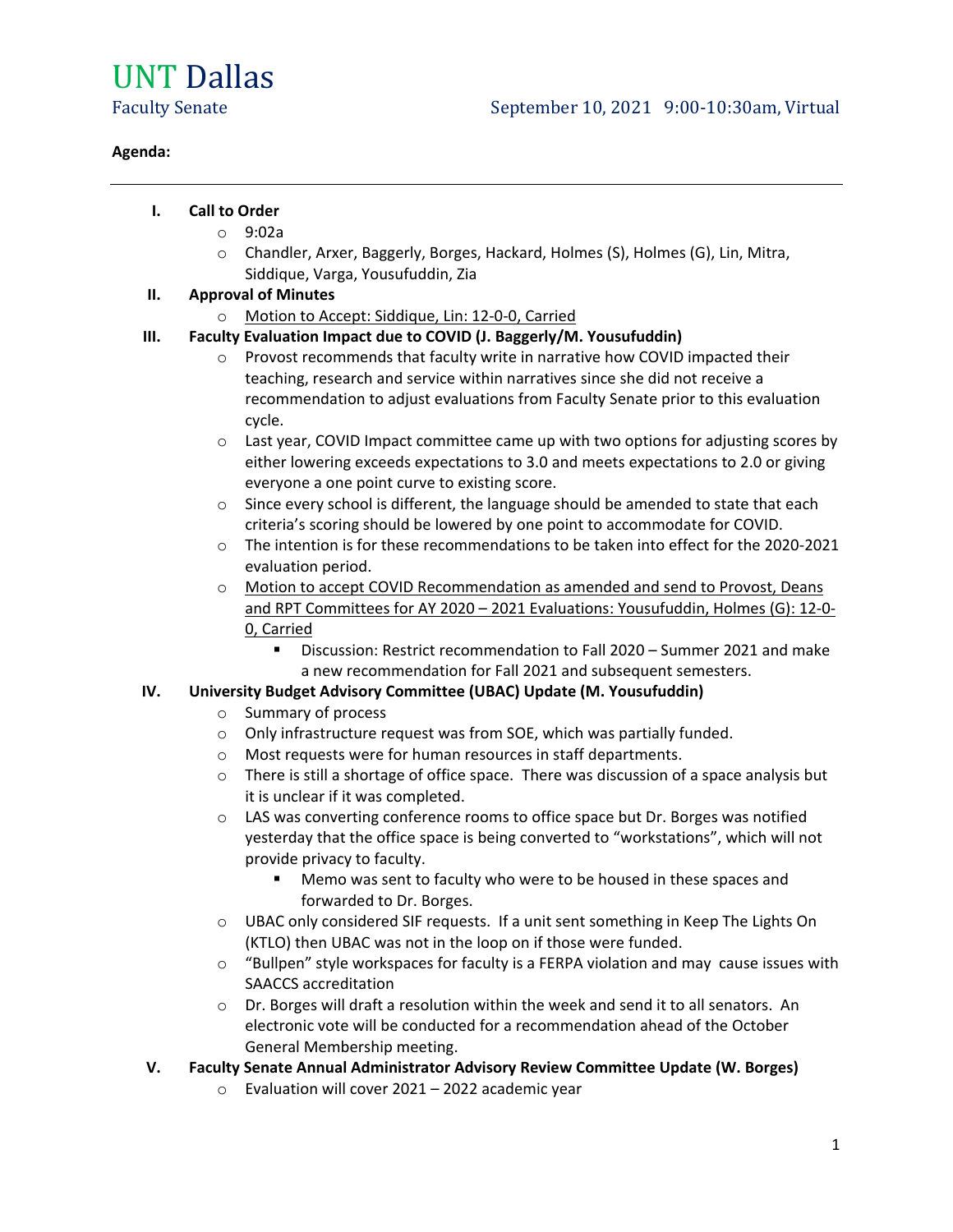UNT Dallas

# Faculty Senate September 10, 2021 9:00-10:30am, Virtual

- o Committee has made some general structural decisions but are still working on questions
- o Once developed, a new Faculty Senate committee will be responsible for implementing.

#### **VI. Compensation**

- o Provost worked with Dean's to determine funds needed for salary adjustments. Funds were given to Provost's Office by CFO and then distributed to Dean's Office to distribute to faculty.
	- **EXT** Amount of increase was based on a faculty member's current salary compared to others within the same school with the same years of service.
	- The intention was to bring everyone into more equitable pay rates.

#### o **Merit Raises**

- Have not come through yet. Raises that take effect on October 1 were equity adjustments.
- o **Lecturer Track Compensation**
	- **Provost had recommended that no dollar amount be added to policy for** dollar amount since it is hard to adjust policies as needed
	- **Professor Holmes understood that the dollar figures for raise on promotion** from Lecturer to Senior Lecturer should be within the Faculty Handbook, which mimics how the Assistant Professor to Associate Professor's promotion is documented.
	- **EXTER** Law School added a provision in their lecturer promotion document that guarantees a raise on promotion. After it was submitted and reviewed this provision had seemingly been removed. Dr. Hackard will confirm.

# o **Adjunct Professors Compensation**

- Discussion of whether adjuncts are fairly compensated on our university.
- The Provost has stated that the flat rate for adjuncts is \$3500 per class in all schools.

# **VII. Committee Updates**

#### o **Charge to transition committee members and elect new chairs**

- Need to determine who is rolling off and how many open seats there.
- Executive committee will send an email to faculty with information on openings.
- **Faculty are to email Executive Committee stating interest.**
- These seats will be filled and announced at the October General Membership Meeting.
- o **Academic Affairs (S. Mitra)**
	- **Faculty Handbook**
		- Handbook serves as a guide for faculty issues but it is not updated in real time.
		- Committee has worked with Dr. Remmers on getting this updated.
		- Issues and concerns over parts of the handbook have been documented and are to be discussed with the Provost.
		- Original handbook committee handed off work to Academic Affairs. Work done by previous committee was incorporated into the handbook prior to the hand-off.